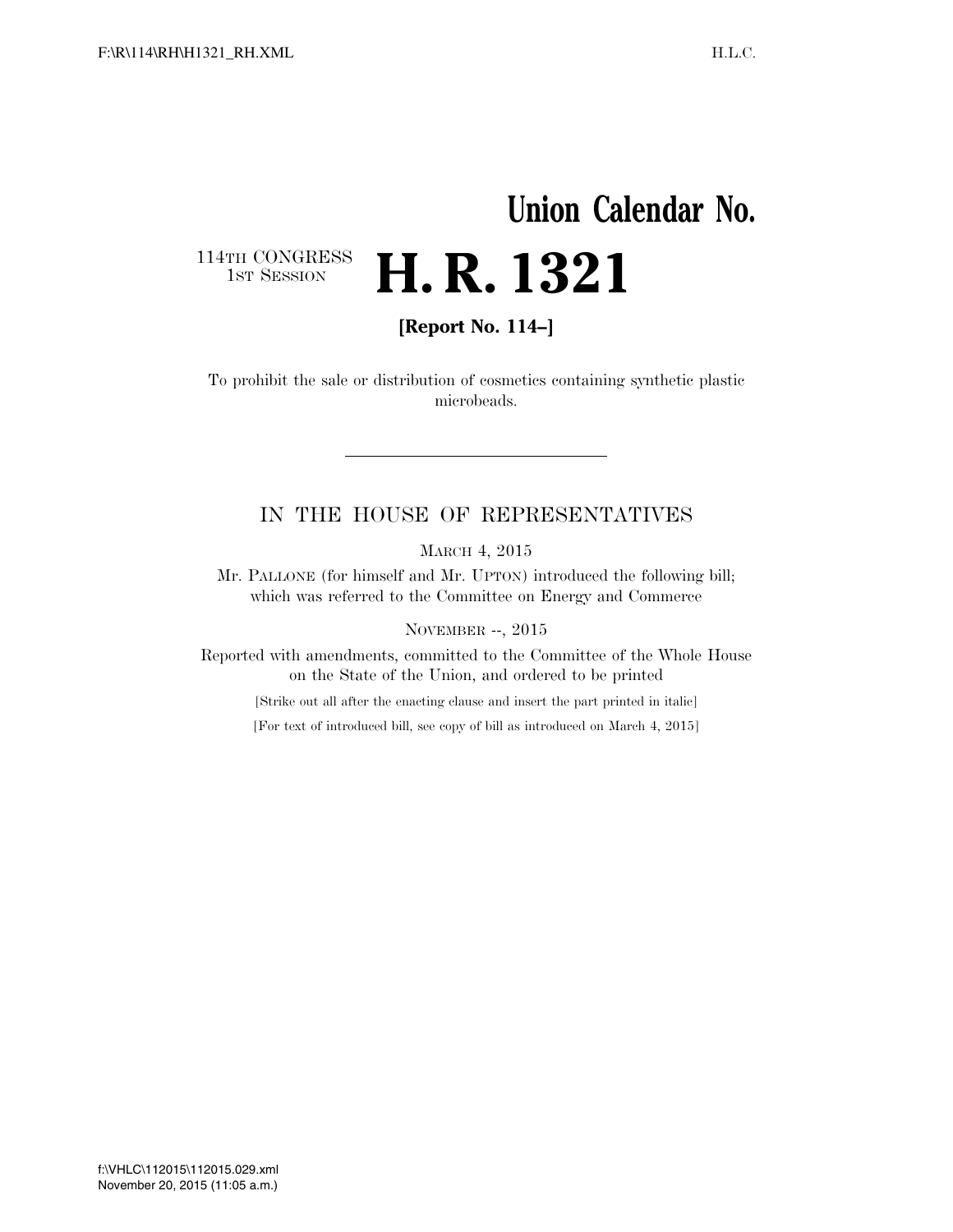## **A BILL**

To prohibit the sale or distribution of cosmetics containing synthetic plastic microbeads.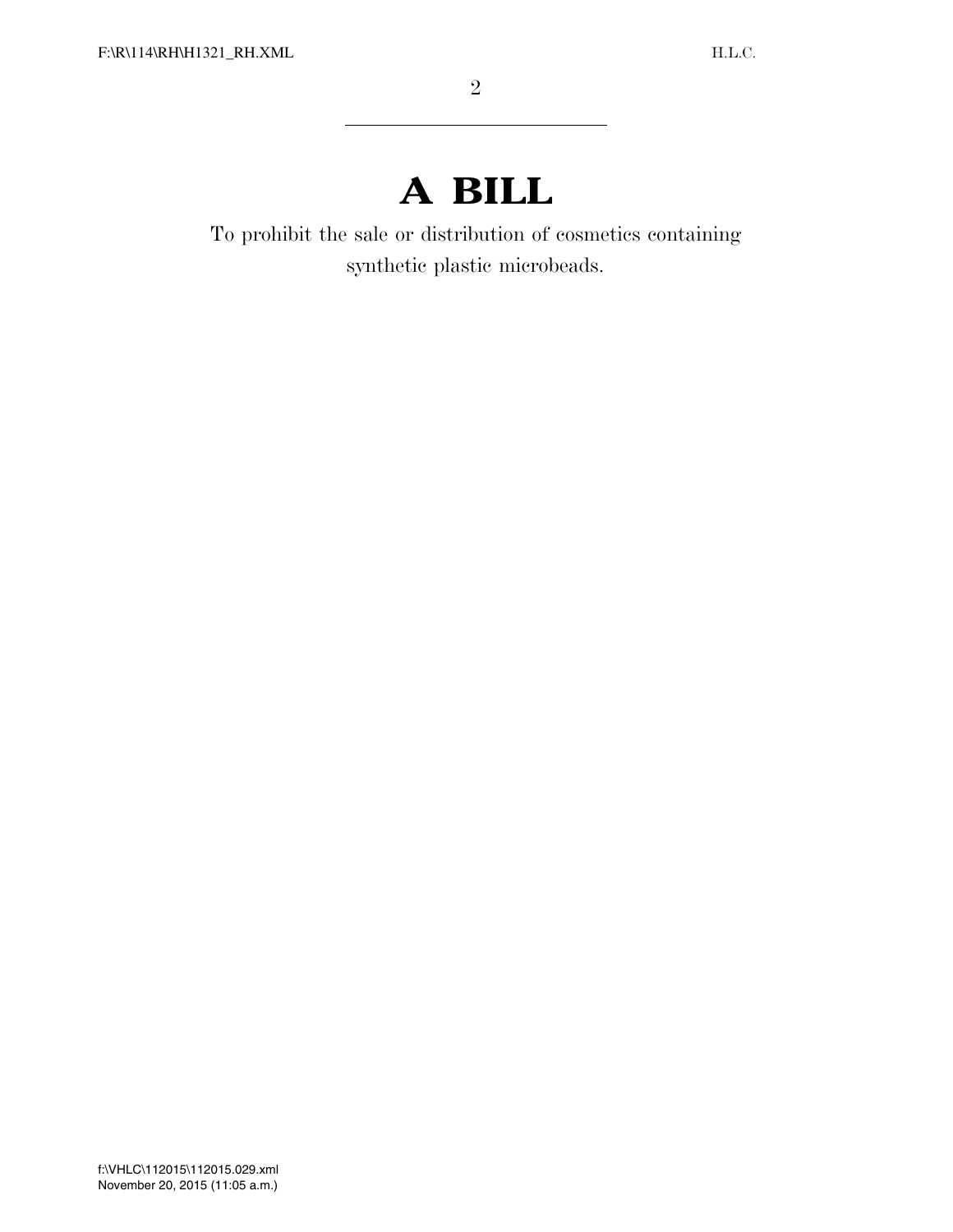*Be it enacted by the Senate and House of Representa- tives of the United States of America in Congress assembled, SECTION 1. SHORT TITLE. This Act may be cited as the ''Microbead-Free Waters Act of 2015''. SEC. 2. PROHIBITION AGAINST SALE OR DISTRIBUTION OF RINSE-OFF COSMETICS CONTAINING PLASTIC MICROBEADS. (a) IN GENERAL.—Section 301 of the Federal Food, Drug, and Cosmetic Act (21 U.S.C. 331) is amended by adding at the end the following: ''(ddd)(1) The manufacture or the introduction or de- livery for introduction into interstate commerce of a rinse- off cosmetic that contains intentionally-added plastic microbeads. ''(2) In this paragraph— ''(A) the term 'plastic microbead' means any solid plastic particle that is less than five millimeters in size and is intended to be used to exfoliate or cleanse the human body or any part thereof; and ''(B) the term 'rinse-off cosmetic' includes tooth- paste.''. (b) APPLICABILITY.— (1) IN GENERAL.—The amendment made by sub-*

*section (a) applies—*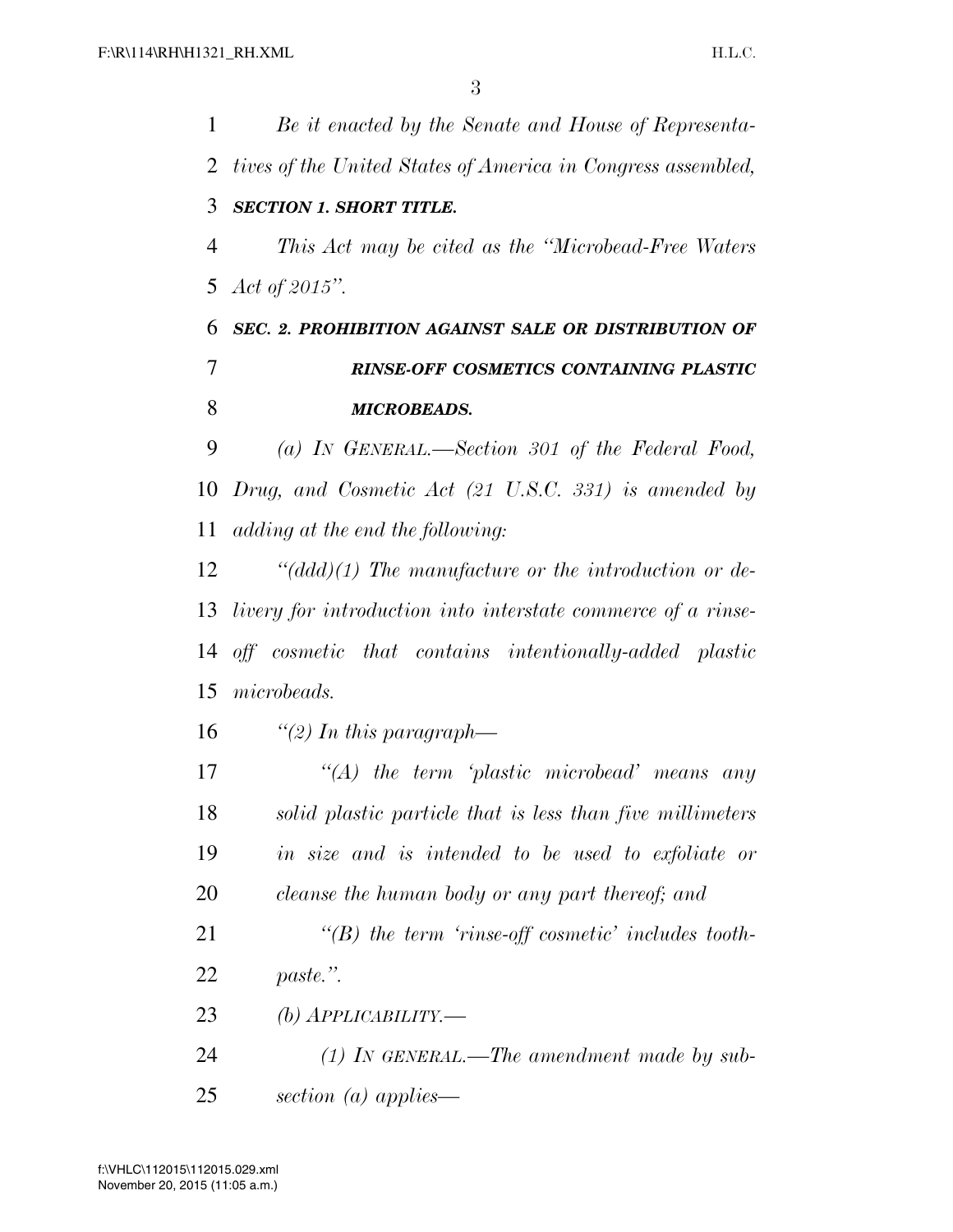*(A) with respect to manufacturing, begin- ning on July 1, 2017, and with respect to intro- duction or delivery for introduction into inter- state commerce, beginning on July 1, 2018; and (B) notwithstanding subparagraph (A), in the case of a rinse-off cosmetic that is a non- prescription drug, with respect to manufac- turing, beginning on July 1, 2018, and with re- spect to the introduction or delivery for introduc- tion into interstate commerce, beginning on July 1, 2019. (2) NONPRESCRIPTION DRUG.—For purposes of* 

 *this subsection, the term ''nonprescription drug'' means a drug not subject to section 503(b)(1) of the Federal Food, Drug, and Cosmetic Act (21 U.S.C.*   $353(b)(1)$ .

 *(c) PREEMPTION OF STATE LAWS.—No State or polit- ical subdivision of a State may directly or indirectly estab- lish under any authority or continue in effect restrictions with respect to the manufacture or introduction or delivery for introduction into interstate commerce of rinse-off cos- metics containing plastic microbeads (as defined in section 301(ddd) of the Federal Food, Drug, and Cosmetic Act, as added by subsection (a)) that are not identical to the re-*